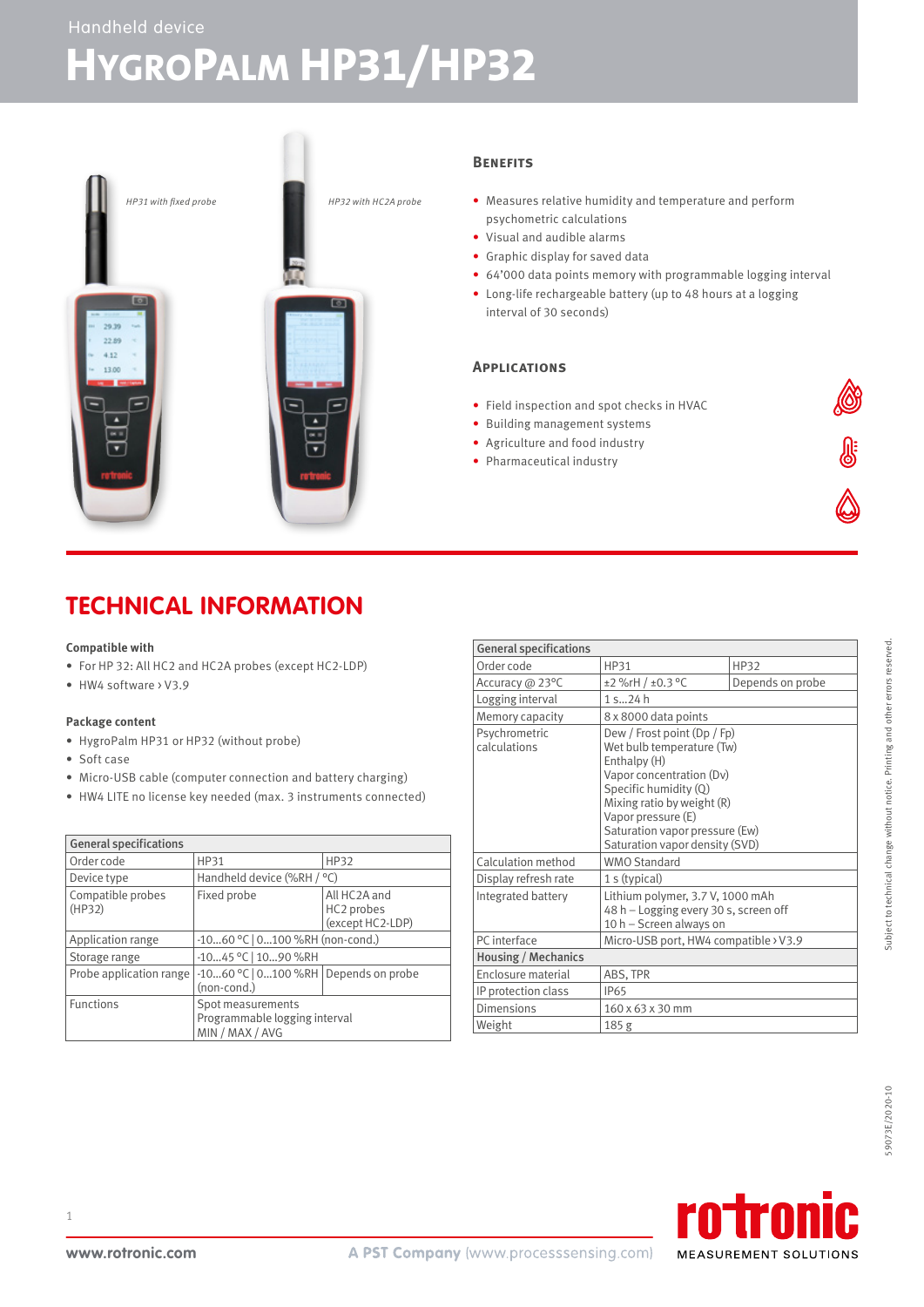

All HC2A and HC2 probes (except HC2-LDP)



# **POSSIBLE PROBES FOR THE HP32**

## **Standard and High Precision probes**

Long-term stability: <1 %RH / year

Accuracy (Standard):  $\pm 0.8$  %RH,  $\pm 0.1$  K at 10...30 °C Accuracy (High Precision): ±0.5 %RH at 10...90 %RH, ±0.1 K at 10…30 °C Application range:  $-50...100 °C$ , 0...100 %RH Order code: HC2A-S (Standard) HC2A-SH (High Precision)

## **High temperature handheld probe**

Long-term stability:  $\langle 1 \text{ %RH } / \text{ year} \rangle$ Cable length: 2 m Order code: HC2-HK25

Accuracy:  $\pm 0.8 \%$ RH,  $\pm 0.2$  K at 10...30 °C Application range:  $-100...200$  °C, 0...100 %RH

# **Insertion probes**

Long-term stability: < 1 %RH / year Cable length: 2 m

Accuracy:  $\pm 0.8/1.5$  %RH,  $\pm 0.1/0.3$  K at 10…30 °C Application range:  $-40...85 °C/0...100 %RH$ Order code: HC2-P05, HC2-P28, HC2-P50